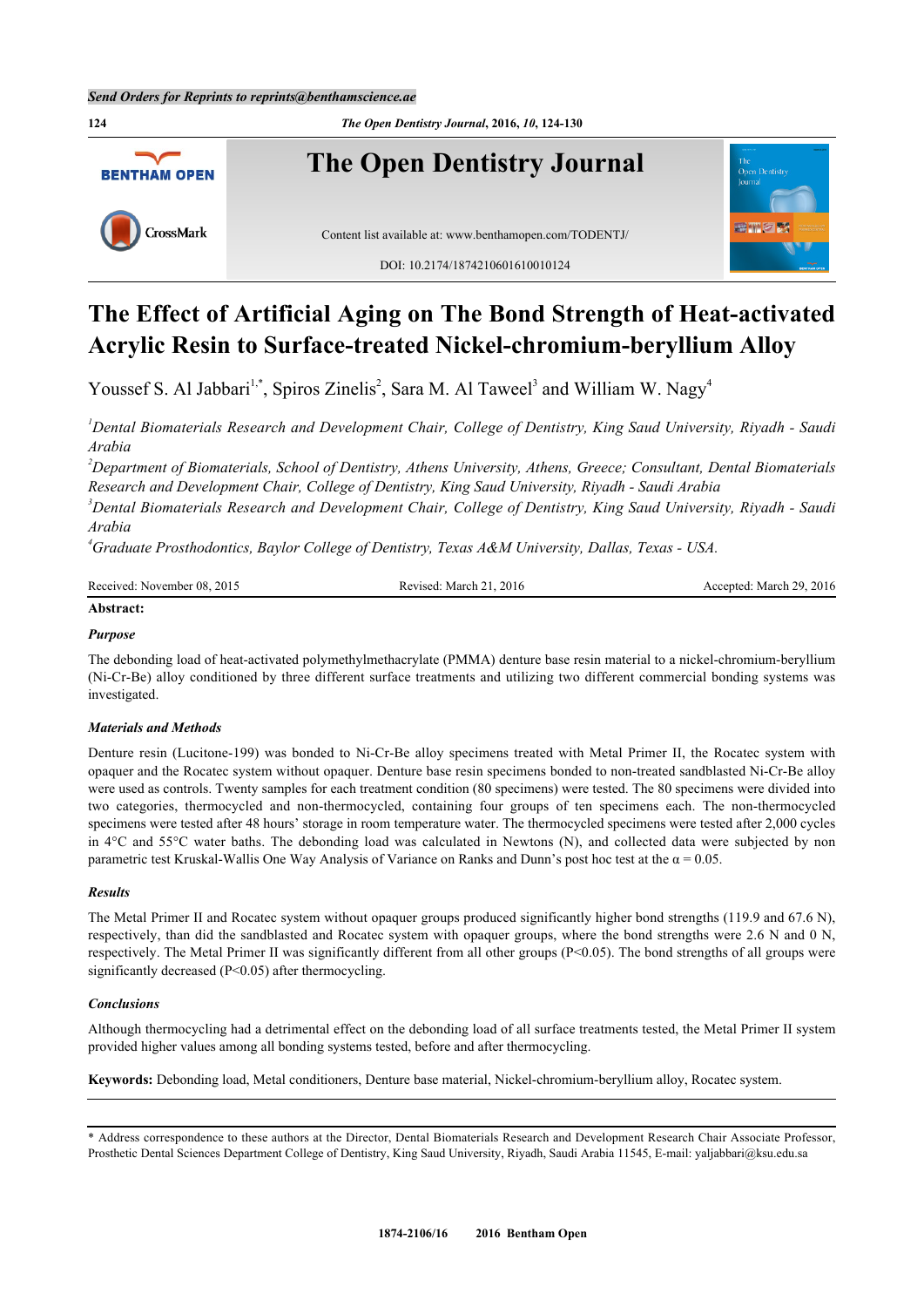### **INTRODUCTION**

Strong adhesion between the denture base material and the metal framework of a removable dental prosthesis (RDP) is an important consideration during fabrication, The absence of chemical bonding can introduce microgaps that may lead to the deterioration and discoloration of an RPD [\[1](#page-5-0)].

Metals used in the fabrication of a framework require sufficient strength to resist biting forces and corrosion and must be biocompatible with oral tissue. The most widely used base alloys used in the fabrication of removable dental prostheses, are cobalt-chromium (Co-Cr) and nickel-chromium (Ni-Cr) based. Nickel-chromium-beryllium (Ni-Cr-Be) alloys are softer and have lower solidus at the expense of corrosion resistance [\[2](#page-5-1)]. Air abrasion has been shown to increase the bond strength between different types of metallic substrates and acrylic resin denture base materials. These effects have been reported for Ni-Cr-Be alloys [[3,](#page-5-2) [4](#page-5-3)], Co-Cr alloys [[5](#page-5-4)], silver-palladium-copper-gold (Ag-Pd-Cu-Au) alloys [\[6](#page-5-5)] and titanium-aluminum-niobium (Ti-6A1-7Nb) alloys [\[5](#page-5-4), [6](#page-5-5)].

Many techniques and materials have been used to enhance chemical bonding between metal and acrylic resin, such as metal primers and the tribochemical bonding systems. Metal Primer II (GC America Inc., Chicago, IL, USA) represents one type of chemical retention system and contains a special functional monomer, methacryloyloxyalkyl thiophosphoric methacrylate, which promotes bonding by adhering on the metallic surface due to the presence of a phosphate group, and also produces co-polymerization with the resin to produce both a mechanical and a chemical bond to the metal surface [[7](#page-5-6) - [9\]](#page-5-7). In the Rocatec system (Rocatec system, 3M-ESPE, Seefeld, Germany), metal substrates are pretreated by alumina oxide (Rocatec Pre; 3M-ESPE) particles to clean and rough the surface, leading to surface activation. The surface is then coated by a silicate layer utilizing certain abrasive equipment (Rocatec Plus; 3M-ESPE) which allows airborne silicate particles to be retained on the surface of the metal substrate. After that, the retained silicate particles (silicate layer) are covered with silane (ESPE Sil; 3M-ESPE) [[10](#page-5-8)]. Several studies have shown the positive effects of the Rocatec system on the bonding between different types of metals and veneering materials [\[11](#page-5-9) - [14\]](#page-5-10).

Treatment with Metal Primer II has also been reported to be effective in improving the bond strength between the Co-Cr alloy and acrylic resin [[5,](#page-5-4) [15\]](#page-6-0), Ni-Cr alloy and composite resin material [\[11](#page-5-9)], and metallic posts to resin cements [\[16](#page-6-1), [17](#page-6-2)]. However, the effect of Metal Primer II on the bond strength between the Ni-Cr-Be alloy and heat-activated acrylic resin has not been evaluated.

The aim of this study was to determine the effects of three surface treatments utilizing two different commercial systems on the bond strength between the Ni-Cr-Be alloy and heat-cured PMMA resin before and after thermocycling.

#### **MATERIALS AND METHODS**

The materials used in this study are presented in Table **[1](#page-1-0)**. Eighty rectangular specimens (24 mm in length x 5 mm in width x 0.5 mm thickness) of hard plastic (Great Lakes Orthodontic Products, Inc., Buffalo, NY, USA) were prepared, invested and cast with a Ni-Cr-Be alloy (Ticonium Premium, Inc., Ticonium Co., CMP Industries, Inc., Albany, NY, USA) according to the manufacturer´s instructions. The alloy specimens were divested, electropolished for 5 minutes at a 6 Amp setting (Ti-electro polisher, Ticonium Co.) and cleaned in a general purpose ultrasonic solution (General Purpose Cleaner Concentration, L & amp; R Manufacturing Co., Kearny, NJ, USA) for 10 minutes, then rinsed and dried. For standardization of the bonded acrylic resin material, a wax pattern, 8 mm x 5 mm x 1.5 mm, was attached in the center of the metal strip. Polyvinyl silicone (Aquasil, Dentsply International Inc., York, PA, USA) was used to make a mold for the wax pattern, baseplate wax (Ticonium Co.) was melted and a glass dropper was used to apply the liquid wax to the mold.

| Manufacturer                                          | Lot number | <b>Material</b>               | Category                  |
|-------------------------------------------------------|------------|-------------------------------|---------------------------|
| Dentsply International, Inc., York, PA, USA           | 080185     | Lucitone 199                  | Heat-activated PMMA resin |
| Ticonium Co. CMP Industries, Inc., Albany, NY, USA    | 042100     | Ticonium Premium 100          | Ni-Cr-Be alloy            |
| Surface pretreatment                                  |            |                               |                           |
| Metal Finishing Supply Co., Inc., Brookfield, WI, USA |            | 50 $\mu$ m Al, O <sub>3</sub> | Sandblasting              |
| GC America Inc., Chicago, IL, USA                     | 091272     | Metal Primer II               | Adhesive primer           |

<span id="page-1-0"></span>**Table 1. Materials used in this study for specimen preparation and surface treatments.**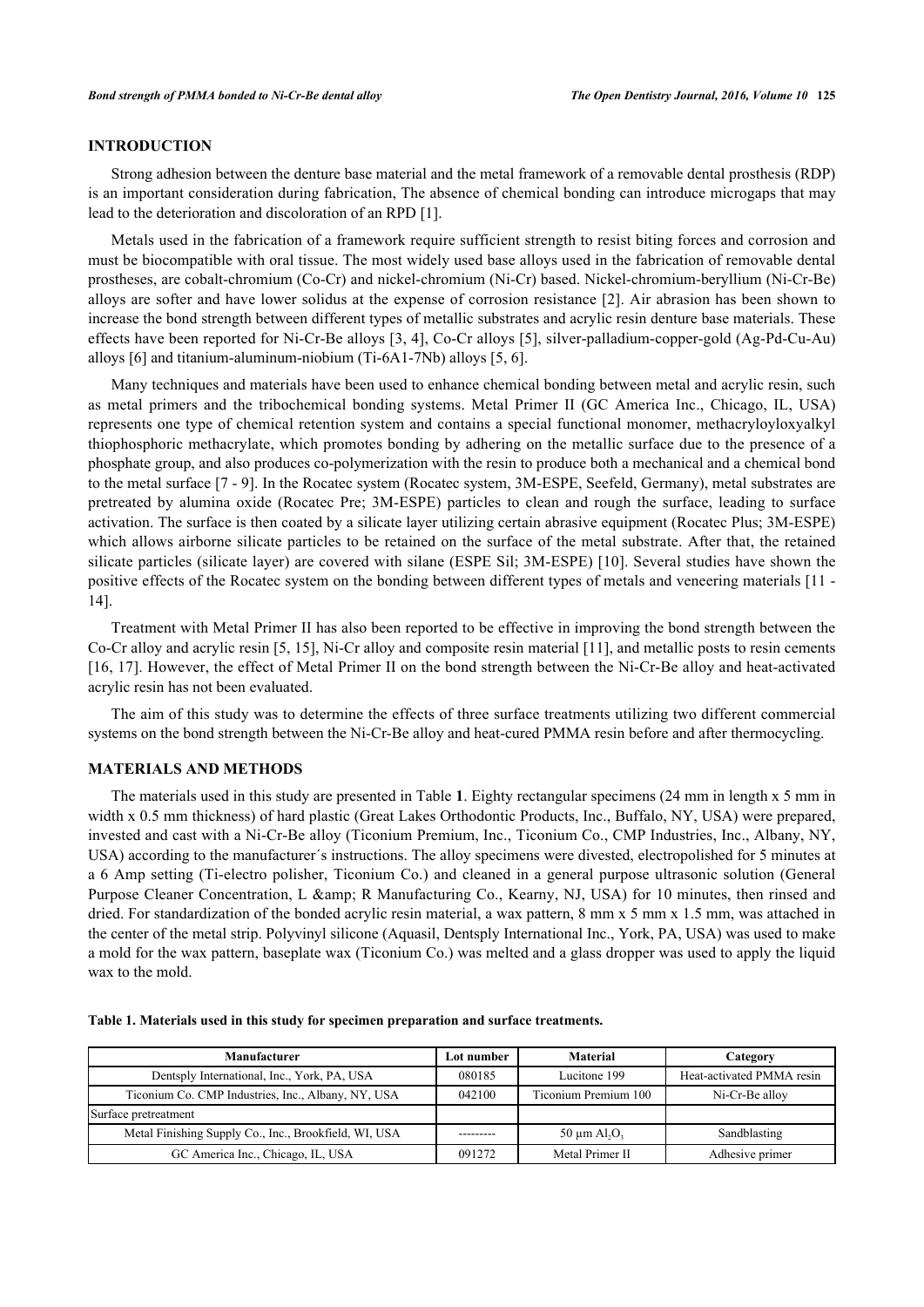*(Table 1) contd.....*

| Manufacturer                  | Lot number | <b>Material</b>  | Category |
|-------------------------------|------------|------------------|----------|
| 3M-ESPE Co., Seefeld, Germany | 0031       | Rocatec Systems: | Rocatec  |
|                               | 127        | Rocatec -P       |          |
|                               | 56105      | Rocatec -Plus    |          |
|                               | 42932      | Rocatec -SIL     |          |
|                               | 49810      | Sinfony (liquid) |          |
|                               |            | Sinfony (powder) |          |

The 80 metal strips with the wax pattern attached were divided into two categories, thermocycled and nonthermocycled, containing four groups (10 specimens per group). The same acrylic resin (Lucitone 199) was used for all specimens. The specimens were invested in dental stone (Microstone, Whip Mix, Louisville, KY, USA), 10 specimens at a time, within a traditional denture flask (Hanau Engineering Co., Inc., Buffalo, NY, USA) . After stone setting, the wax was eliminated by the boil-out technique. The metal strips were removed from the lower half of the flask and prepared for surface treatment. As shown in Table **[2](#page-2-0)**, in the control (SA) group, the bonding sites of the metal strips were sandblasted with non-recycled 50 µm aluminum oxide at 0.6MPa with a sandblasting unit (Miniblast, Comco, Sun Valley, CA, USA) for 30 seconds. In the SAMP group, the bonding sites of the metal strips were sandblasted as in the SA group. The bonding sites were then primed with an adhesive primer, Metal Primer II (GC America Inc.) . In the RSOP group, the bonding sites of the metal strips were treated with the Rocatec system (3M-ESPE), applied in accordance with the manufacturer-recommended protocol. Initially, the metal was sandblasted for 15 seconds at 2.5 bar (Rocatec-Pre) with 110 µm alumina particles. Silica coating (Rocatec-Post) was then applied by targeting of the bonding sites with airborne silica particles at a pressure of 2.5 bar for 15 seconds. Silanization was immediately begun by the application of a silanizing agent (ESPE-Sil, 3M-ESPE) to the created silica coating layer, and a thin coat of opaque veneer (Sinfony, 3M-ESPE) was applied and polymerized. In the RS group, the bonding sites were treated with the Rocatec system as in the RSOP group, except that the opaquer veneer (Sinfony, 3M-ESPE) was not applied. After surface treatment of each specimen in the RSOP and RS groups, the mold was packed with denture base resin (Lucitone 199), cured and heat-processed for 9 hours following the manufacturer's recommendations. Bonded specimens were recovered after polymerization, and excess resin flashes were removed with a flat-ended diamond bur.

| Group coding |                         | <b>Surface treatment description</b>                                                                                            |  |
|--------------|-------------------------|---------------------------------------------------------------------------------------------------------------------------------|--|
|              | No-Therm* After-Therm** |                                                                                                                                 |  |
| SА           | SA-TH                   | Sandblasting with 50 $\mu$ m Al <sub>2</sub> O <sub>3</sub> grains at 3.4 atm for 30 seconds                                    |  |
| <b>SAMP</b>  | <b>SAMP-TH</b>          | Sandblasting with 50 $\mu$ m Al <sub>2</sub> O <sub>3</sub> grains at 3.4 atm for 30 seconds and application of Metal Primer II |  |
| <b>RSOP</b>  | RSOP-TH                 | Rocatec procedure and application of silanizing agent (3M-ESPE Sil) and opaque veneer                                           |  |
| RS           | RS-TH                   | Rocatec procedure and application of silanizing agent (3M-ESPE Sil)                                                             |  |

<span id="page-2-0"></span>**Table 2. Group coding system and the three surface treatments used in the study.**

\* No thermocycling.

\*\* After thermocycling.

The non-thermocycled bonded specimens were tested after 48 hours of storage in room temperature water. The thermocycled specimens (coded with –TH) were processed as in the first group and subjected to thermocycling (Sabri Dental Enterprises, Inc., Villa Park, IL, USA). The specimens were cycled 2,000 times in 4°C and 55°C water baths prior to being tested. They were incubated for 30 seconds in each bath with a 5-second interval between successive immersions. A brief description of surface treatment and artificial aging applied to each group, along with group coding, is presented in Table **[2](#page-2-0)**. The specimens were subjected to a three-point bending test in an Instron Testing Machine (Model TTC, Instron Corp., Canton, MA, USA) at a crosshead speed of 0.5 mm/minute (Fig. **[1](#page-2-1)**). The force deflection curves were recorded, and the debonding load was identified by the abrupt decrease of force. The debonding loads were then recorded, and the mean values and standard deviations were calculated. The relative change in debonding load before and after thermocycling was calculated according to the formula:

$$
RC = \frac{DL(before\ thermocycling) - DL(after\ thermocycling)}{DL(before\ thermocycling)}
$$
100%

<span id="page-2-1"></span>The analysis of debonding load was done by non parametric test Kruskal-Wallis One Way Analysis of Variance on Ranks at a=0.05. Statistically significant differences among groups were allocated by Dunn's post hoc test at the  $\alpha$ =0.05 level of significance.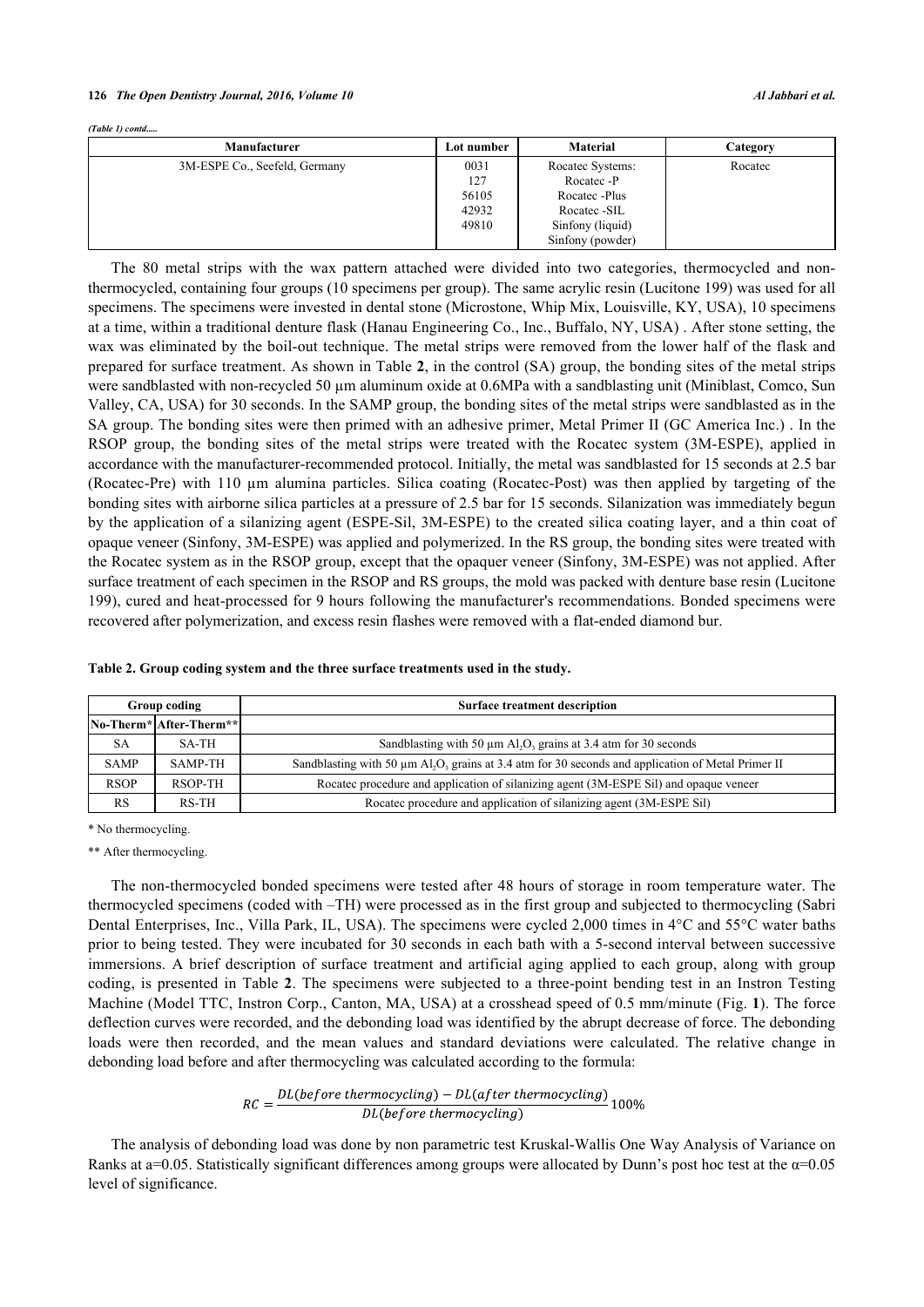

Fig. (1). Orientation of a specimen on the three-point loading fixture.

# **RESULTS**

The median and 25<sup>th</sup> and 75<sup>th</sup> percentiles of debonding loads along with SNK grouping are presented in Table [3](#page-3-0). Specimens of the SA-TH, RSOP and RSOP-TH groups displayed cracking and signs of detachment or delamination (Fig. **[2](#page-3-1)**) before being tested and thus were considered as not having a measurable debonding load; meaningful data could not be obtained. The SAMP group showed the highest value, followed by the RS and SA groups, while the RSOP group showed no measurable debonding load, with statistically significant differences among the aforementioned groups. The same classification among groups remained after thermocycling, except that the debonding load of SA-TH was eliminated. The debonding load was significantly decreased for all groups after thermocycling, with the SA group showing the highest relative reduction 100% followed by the RS (62%) and SAMP(23%) groups.

<span id="page-3-1"></span><span id="page-3-0"></span>

**Fig. (2).** Specimen from the RS group showing delamination (arrow) immediately after removal from the flask.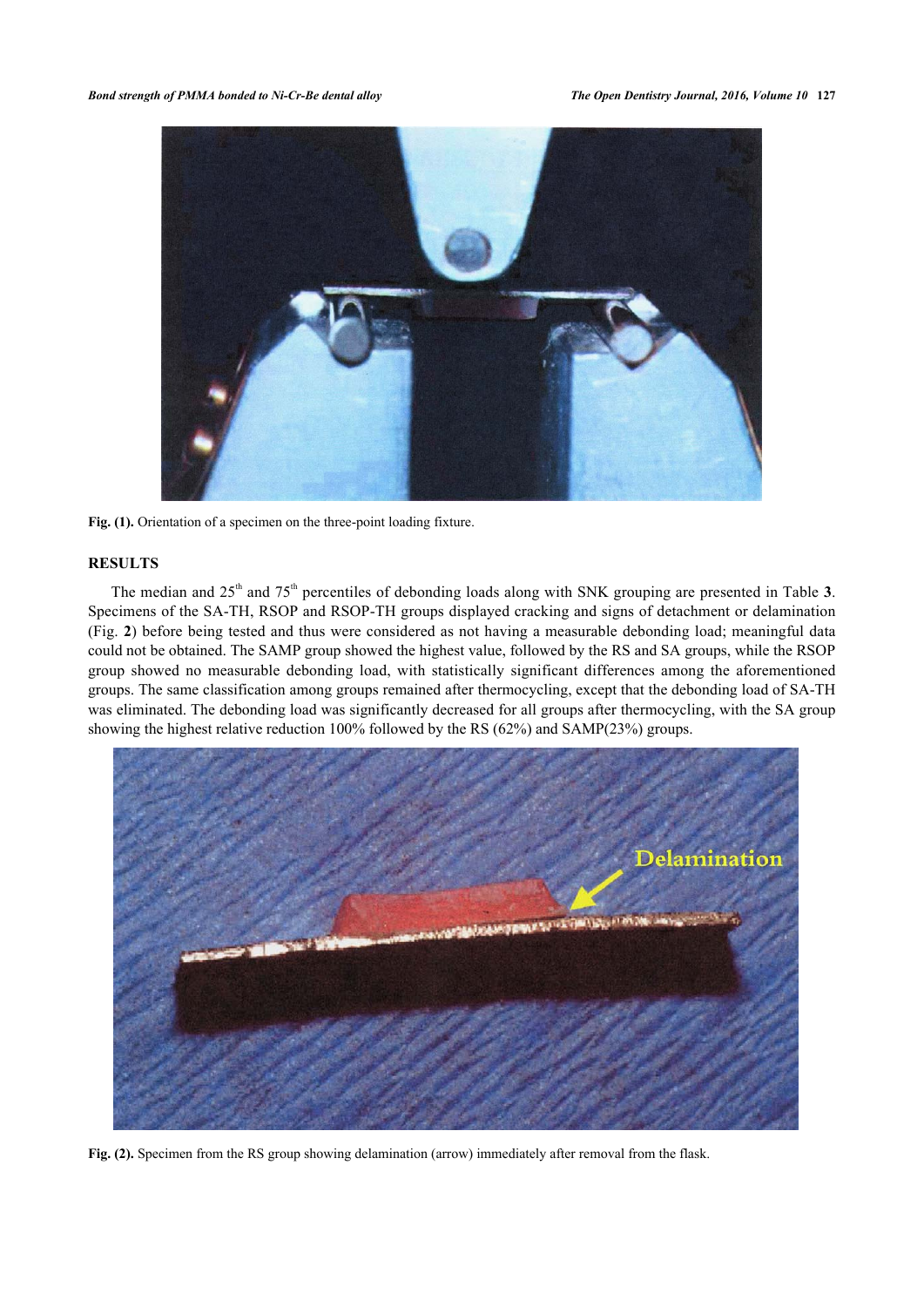| Group       | Debonding Load (N) |                         | Dunn's grouping |
|-------------|--------------------|-------------------------|-----------------|
|             | Median             | Percentiles (25th 75th) |                 |
| SAMP        | 119.9              | 115.8 123.3             |                 |
| SAMP-TH     | 91.8               | 83.196.4                | B               |
| RS          | 68.8               | 60.972.3                | ⌒               |
| RS-TH       | 25.5               | 21.0 30.7               |                 |
| <b>SA</b>   | 2.3                | 0.05.9                  |                 |
| SA-TH       | NT                 |                         |                 |
| <b>RSOP</b> | NT                 |                         |                 |
| RSOP-TH     | NT                 |                         |                 |

**Table 3. Median and 25th and 75th percentiles of debonding loads of groups tested along with snk grouping.in descednding order.**

The same letter in SNK grouping column denote no statistically significant differences among groups (P>0.05).

NT: Not tested.

# **DISCUSSION**

Considering differences in experimental conditions utilized in other studies (such as alloy and resin types, surface treatments and numbers of thermal cycles), the results obtained in this study are comparable with those found in literature. The SA and RSOP groups failed to provide an adequate bond between heat-activated acrylic resin and the Ni-Cr-Be alloy, a finding which was expected since it has been shown that sandblasting alone is inadequate for providing mechanical retention between acrylic resin and metal [[3](#page-5-2) - [13](#page-5-11) - [18](#page-6-3)]. However, this study's results is not in agreement with previous findings proving the positive effect of air abrasion with alumina on the bond strength between resin material and Ag-Pd-Cu-Au and Ti-Al-Nb dental alloys [\[6](#page-5-5)]. implying that the chemical state of the surface rather than its roughness is more critical for achieving adequate bond strength of acrylic resin to different dental alloy surfaces. Several studies have evaluated the effect of the Rocatec bonding system with opaquer on self- and/or light-cure resinous materials and have shown that it provides adequate bond strength to metal, but it has not been evaluated with heatactivated acrylic resin [[19](#page-6-4) - [21](#page-6-5)]. In this study, the Rocatec bonding system with opaquer failed to provide a bond between Lucitone 199 and the Ticonium Premium 100 alloy. A possible explanation is that the opaquer is also a resin material, and the temperature and time of curing may cause the bond to deteriorate. Conversely, the use of Rocatec without opaquer enhances the bond strength, a finding which is in agreement with the results found by NaBadalung *et al* [\[3](#page-5-2)].

Although the the effect of Metal Primer II on the Ni-Cr alloy with heat-activated acrylic resin have been tested [[22\]](#page-6-6), this has not been tested yet for Ni-Cr-Be alloys with completely different alloy microstructure.. Metal Primer II provides a significantly higher resin-to-metal bond strength than either the Rocatec system (with or without primer) or sandblasting. This finding differs from that observed by Sarafianou *et al* [\[11](#page-5-9)], who found no differences between metal treated by Metal Primer II and that treated by Rocatec. This could be attributed to differences in the veneering material, since those investigators used a composite resin, and/or alloy microstructure and different mechanical testing. However the current results agrees with the general trend that has been found by previous studies where the bond strength of resin cements to Ni-Cr alloy increased from 18.4 to 45.1MPa [\[22](#page-6-6)] after the application of Metal Primer II.

After thermocycling, the bond strengths of the SAMP and RS groups were significantly decreased ( $P<0.05$ ), while that of the SA group was eliminated. These results are comparable with those from previous studies [[5](#page-5-4) - [11](#page-5-9) - [13,](#page-5-11) [15](#page-6-0) - [23\]](#page-6-7), and the mechanism of deterioration may be attributed to water softening of the joint during artificial aging [[24](#page-6-8)] and/or to the development of stresses as a result of heat (thermal stress) during thermal cycling due to differences in the coefficients of thermal expansion between PMMA ( $70x10^{-6}$  /°C at 0~60 °C) [[25\]](#page-6-9) and Ni-Cr-Be alloy (13.9x10<sup>-6</sup>/°C at 25-500°C) [[26\]](#page-6-10). However, the SAMP group showed a lower relative decrease compared with the RS group, indicating that it is not only higher but also has a lower degradation rate compared with the Rocatec system. This reflects only two specific points, however, and thus a more detailed study combining additional thermocycling groups will provide further insight into the degradation rate of bond strength.

Although there are many surface preparation methods for the bonding of base metal framework to PMMA, the surface treatment with Metal Primer II is easy and effective and would aid in the fabrication of a durable and comfortable removable dental prosthesis with a metal base. Additionally, it may allow for successful relining of a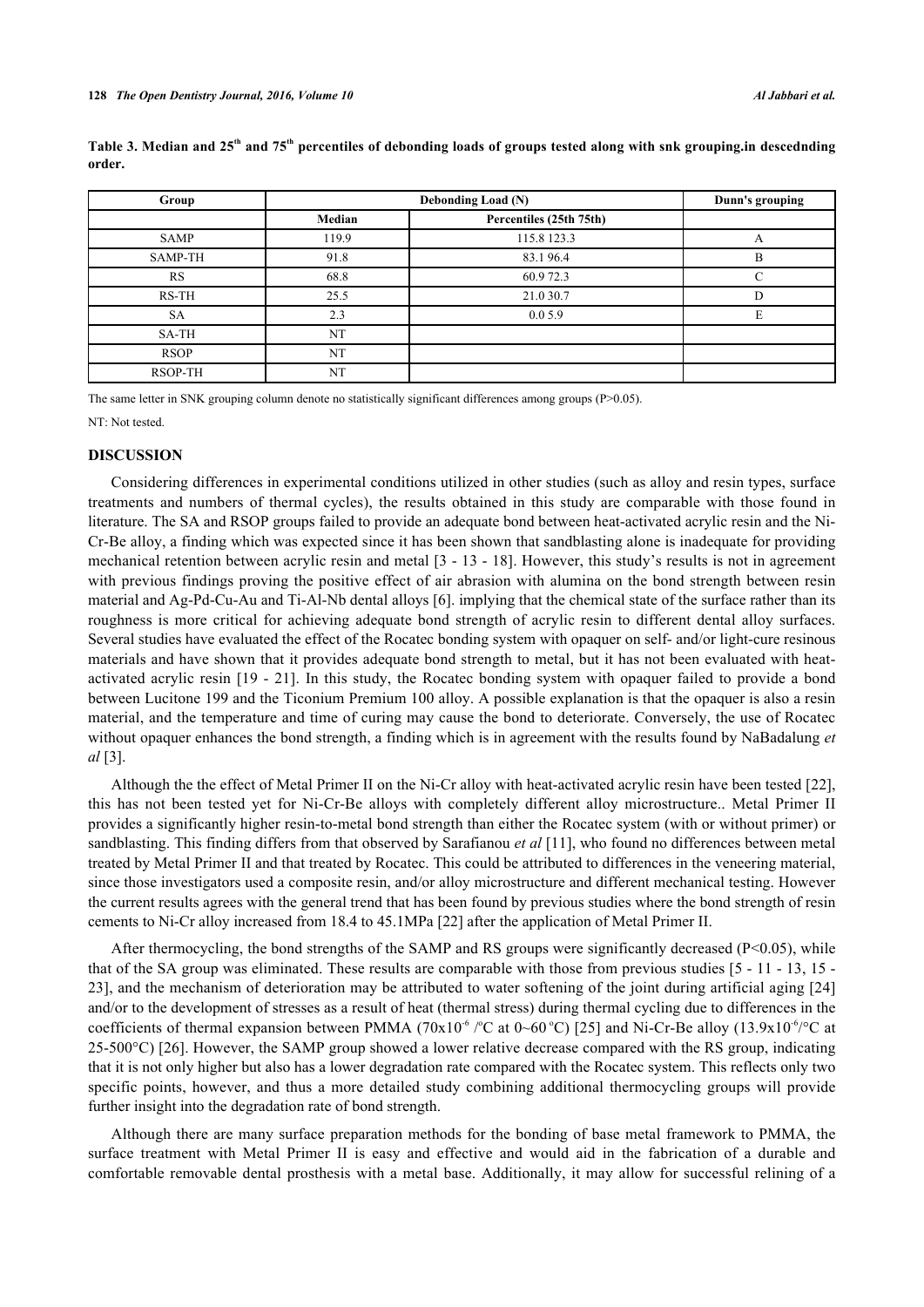metal-base complete denture.

#### **CONCLUSIONS**

Within the limitations of this study, the following conclusions can be drawn:

- 1. Metal Primer II provided metal-resin bond strength significantly higher than that provided by either the Rocatec system or micromechanical (sandblasting) retention.
- 2. The Rocatec system without opaquer showed satisfactory resin-to-metal bond strength.
- 3. Both micromechanical retention (sandblasting) and the Rocatec system with opaquer failed to provide a measurable metal-resin bond.
- 4. Artificial aging has a detrimental effect on bond strength in all bonding systems tested.

#### **CONFLICT OF INTEREST**

None declared.

#### **ACKNOWLEDGEMENTS**

This research project was financially supported by King Saud University, Vice Deanship of Research Chairs.

### **REFERENCES**

- <span id="page-5-0"></span>[1] Darbar UR, Huggett R, Harrison A. Denture fracture--a survey. Br Dent J 1994; 176(9): 342-5. [\[http://dx.doi.org/10.1038/sj.bdj.4808449](http://dx.doi.org/10.1038/sj.bdj.4808449)] [PMID: [8024869\]](http://www.ncbi.nlm.nih.gov/pubmed/8024869)
- <span id="page-5-1"></span>[2] Morris HF, Manz M, Stoffer W, Weir D. Casting alloys: the materials and "The Clinical Effects". Adv Dent Res 1992; 6: 28-31. [PMID: [1292458\]](http://www.ncbi.nlm.nih.gov/pubmed/1292458)
- <span id="page-5-2"></span>[3] NaBadalung DP, Powers JM, Connelly ME. Comparison of bond strengths of three denture base resins to treated nickel-chromium-beryllium alloy. J Prosthet Dent 1998; 80(3): 354-61. [\[http://dx.doi.org/10.1016/S0022-3913\(98\)70137-4\]](http://dx.doi.org/10.1016/S0022-3913(98)70137-4) [PMID: [9760369](http://www.ncbi.nlm.nih.gov/pubmed/9760369)]
- <span id="page-5-3"></span>[4] Sharp B, Morton D, Clark AE. Effectiveness of metal surface treatments in controlling microleakage of the acrylic resin-metal framework interface. J Prosthet Dent 2000; 84(6): 617-22. [\[http://dx.doi.org/10.1067/mpr.2000.111497\]](http://dx.doi.org/10.1067/mpr.2000.111497) [PMID: [11125348](http://www.ncbi.nlm.nih.gov/pubmed/11125348)]
- <span id="page-5-4"></span>[5] Suzuki T, Takahashi H, Arksornnukit M, Oda N, Hirano S. Bonding properties of heat-polymerized denture base resin to Ti-6Al-7Nb alloy. Dent Mater J 2005; 24(4): 530-5. [\[http://dx.doi.org/10.4012/dmj.24.530](http://dx.doi.org/10.4012/dmj.24.530)] [PMID: [16445014\]](http://www.ncbi.nlm.nih.gov/pubmed/16445014)
- <span id="page-5-5"></span>[6] Ishii T, Koizumi H, Tanoue N, Naito K, Yamashita M, Matsumura H. Effect of alumina air-abrasion on mechanical bonding between an acrylic resin and casting alloys. J Oral Sci 2009; 51(2): 161-6. [\[http://dx.doi.org/10.2334/josnusd.51.161](http://dx.doi.org/10.2334/josnusd.51.161)] [PMID: [19550081\]](http://www.ncbi.nlm.nih.gov/pubmed/19550081)
- <span id="page-5-6"></span>[7] Freitas AP, Francisconi PA. Effect of a metal primer on the bond strength of the resin-metal interface. J Appl Oral Sci 2004; 12(2): 113-6. [\[http://dx.doi.org/10.1590/S1678-77572004000200006\]](http://dx.doi.org/10.1590/S1678-77572004000200006) [PMID: [21365132](http://www.ncbi.nlm.nih.gov/pubmed/21365132)]
- [8] Silveira de Araújo C, Incerti da Silva T, Ogliari FA, Meireles SS, Piva E, Demarco FF. Microleakage of seven adhesive systems in enamel and dentin. J Contemp Dent Pract 2006; 7(5): 26-33. [PMID: [17091137\]](http://www.ncbi.nlm.nih.gov/pubmed/17091137)
- <span id="page-5-7"></span>[9] Silikas N, Wincott PL, Vaughan D, Watts DC, Eliades G. Surface characterization of precious alloys treated with thione metal primers. Dent Mater 2007; 23(6): 665-73. [\[http://dx.doi.org/10.1016/j.dental.2006.06.007\]](http://dx.doi.org/10.1016/j.dental.2006.06.007) [PMID: [16876240](http://www.ncbi.nlm.nih.gov/pubmed/16876240)]
	-
- <span id="page-5-8"></span>[10] Kourtis SG. Bond strengths of resin-to-metal bonding systems. J Prosthet Dent 1997; 78(2): 136-45. [\[http://dx.doi.org/10.1016/S0022-3913\(97\)70117-3\]](http://dx.doi.org/10.1016/S0022-3913(97)70117-3) [PMID: [9260130](http://www.ncbi.nlm.nih.gov/pubmed/9260130)]
- <span id="page-5-9"></span>[11] Sarafianou A, Seimenis I, Papadopoulos T. Effectiveness of different adhesive primers on the bond strength between an indirect composite resin and a base metal alloy. J Prosthet Dent 2008; 99(5): 377-87. [\[http://dx.doi.org/10.1016/S0022-3913\(08\)60086-4\]](http://dx.doi.org/10.1016/S0022-3913(08)60086-4) [PMID: [18456049](http://www.ncbi.nlm.nih.gov/pubmed/18456049)]
- [12] Yanagida H, Tanoue N, Ide T, Matsumura H. Evaluation of two dual-functional primers and a tribochemical surface modification system applied to the bonding of an indirect composite resin to metals. Odontology 2009; 97(2): 103-8. [\[http://dx.doi.org/10.1007/s10266-009-0103-x\]](http://dx.doi.org/10.1007/s10266-009-0103-x) [PMID: [19639453](http://www.ncbi.nlm.nih.gov/pubmed/19639453)]
- <span id="page-5-11"></span>[13] Matsuda Y, Yanagida H, Ide T, Matsumura H, Tanoue N. Bond strength of poly(methyl methacrylate) denture base material to cast titanium and cobalt-chromium alloy. J Adhes Dent 2010; 12(3): 223-9. [PMID: [20157664\]](http://www.ncbi.nlm.nih.gov/pubmed/20157664)
- <span id="page-5-10"></span>[14] Mazurat RD, Pesun S. Resin-metal bonding systems: a review of the Silicoating and Kevloc systems. J Can Dent Assoc 1998; 64(7): 503-7.